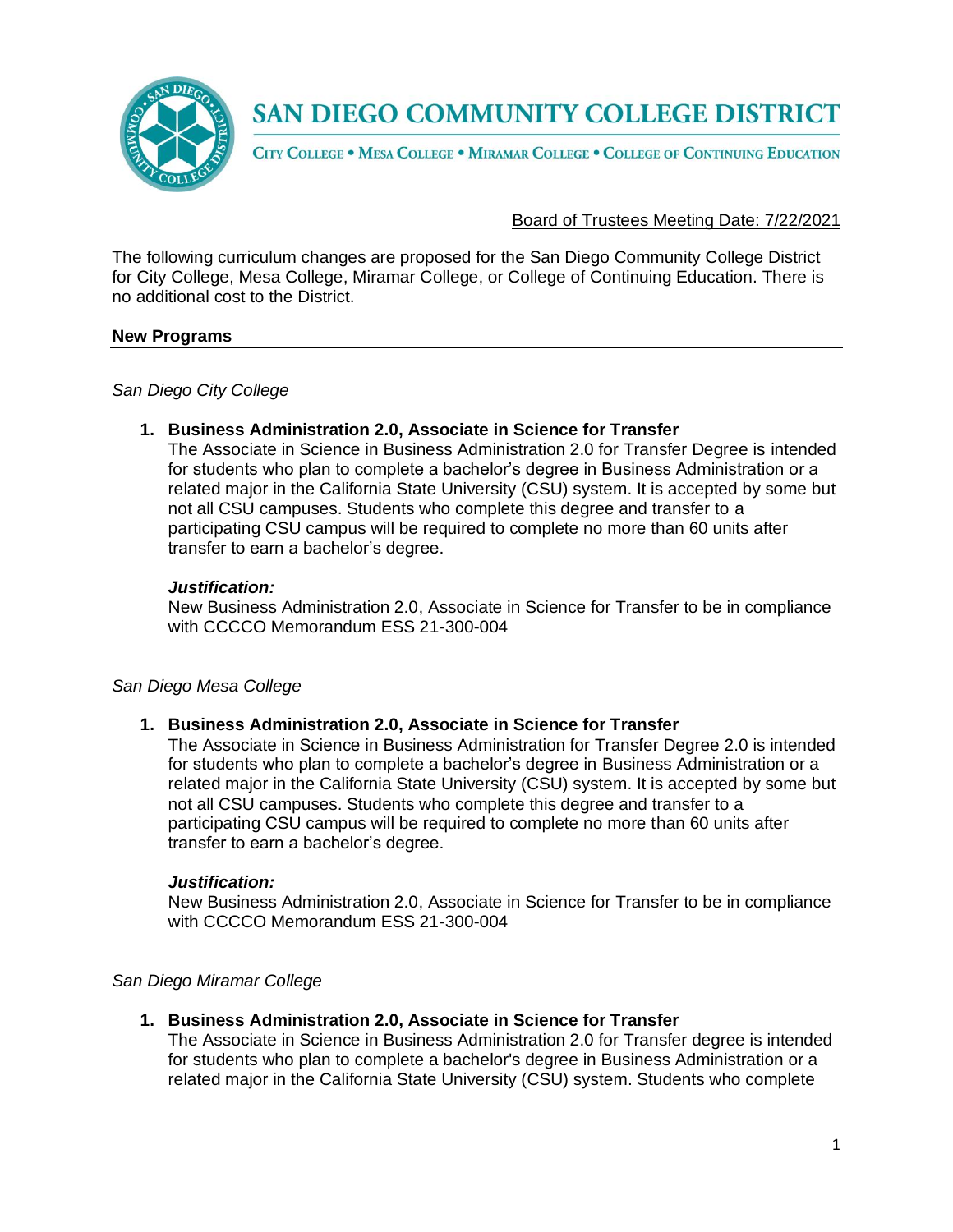

## **SAN DIEGO COMMUNITY COLLEGE DISTRICT**

CITY COLLEGE . MESA COLLEGE . MIRAMAR COLLEGE . COLLEGE OF CONTINUING EDUCATION

this degree and transfer to a participating CSU campus will be required to complete no more than 60 units after transfer to earn a bachelor's degree.

## *Justification:*

New Business Administration 2.0, Associate in Science for Transfer to be in compliance with CCCCO Memorandum ESS 21-300-004

## *San Diego College of Continuing Education*

## **1. Full-Stack Web Developer, Certificate of Completion**

MongoDB, Express, React and Node, also known as the MERN stack, are a popular combination for building modern full-stack web applications. Companies such as Uber, Lyft, Coinbase, Accenture, Netflix, Pinterest, and more leverage these technologies to build fast, efficient, and scalable solutions that can handle the massive amounts of transactions on their platforms every day. In this program, the student will be introduced to full-stack web development with the MERN stack. The student will learn the JavaScript programming language and how to use it to build data-driven web applications using React and Node, work with data using MongoDB and Express, and learn to test, secure, and deploy applications. This program also covers many other complementary tools and technologies. Upon completion of this program a student is prepared for a career in web application development, software development and/or systems software development.

### *Justification***:**

The Full-Stack Web Developer program teaches students how to use next generation development tools and programming languages to build modern applications that are efficient and scalable. Students learn the technologies that modern companies such as Airbnb, Dropbox, Google, Pinterest, YouTube, Netflix, and more are also using.

### **Labor Market Information:**

| Occupation                                             | Employment |           | <b>Employment Change</b> |         | Annual Avg<br>Openings |
|--------------------------------------------------------|------------|-----------|--------------------------|---------|------------------------|
|                                                        | Estimated  | Projected | Number                   | Percent |                        |
| Software Developers, Applications<br>(SOC 15-1132)     | 10,958     | 12,553    | 1,595                    | 14.6%   | 1,067                  |
| Software Developers, Systems<br>Software (SOC 15-1133) | 8,602      | 9,107     | 505                      | 5.9%    | 660                    |
| Web Developers (SOC: 15-1134)                          | 2,648      | 2,893     | 245                      | 9.3%    | 242                    |

## **San Diego Occupational Projection of Employment 2018 – 2023**

Source: Centers of Excellence, <http://coeccc.net/>